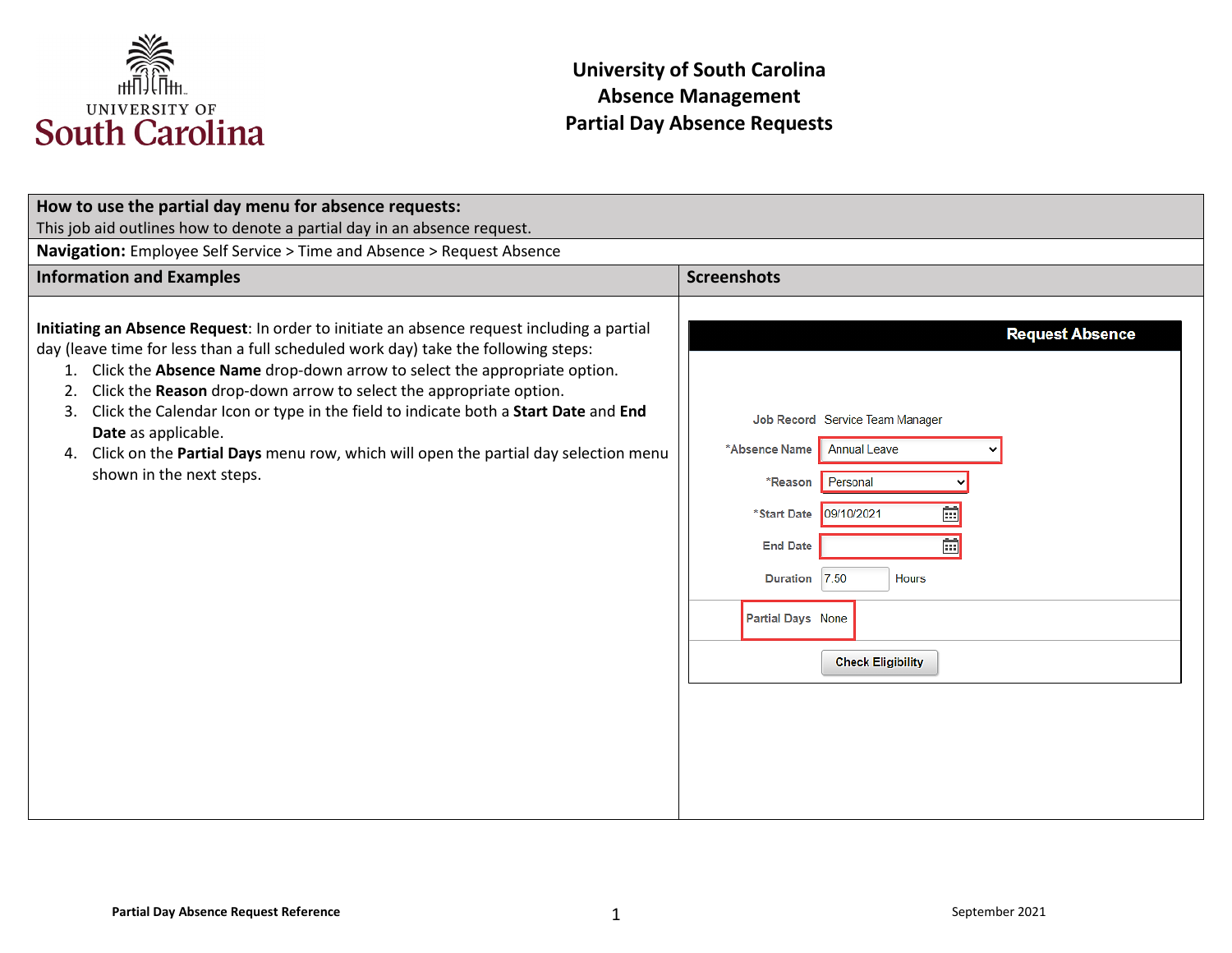

**One Day Partial Day Absence:** If your absence is only one day (meaning the start and end date are the same) the **Partial Days** drop-down will display the following two options (not including the default of 'None'): **All days** and **Start Day** only.

Note these two options do the exact same thing since the request is only for one day. Selecting either option will reflect properly for the time taken for the one day absence request.

#### **Examples:**

- The cable technician is coming to your home to correct connectivitiy issues and the company gave you a window of 1:00-4:00pm on Wednesday. You must be home during this timeframe so you request to take annual leave for a partial day.
- You have an appointment with your doctor at 9:00am Monday, you will report to the office following the appointment. You request sick leave for a couple hours that morning.

| Cancel |                     | <b>Partial Days</b> |  |
|--------|---------------------|---------------------|--|
|        | <b>Partial Days</b> | M<br>None           |  |
|        |                     | All Days            |  |
|        |                     | None                |  |
|        |                     | Start Day Only      |  |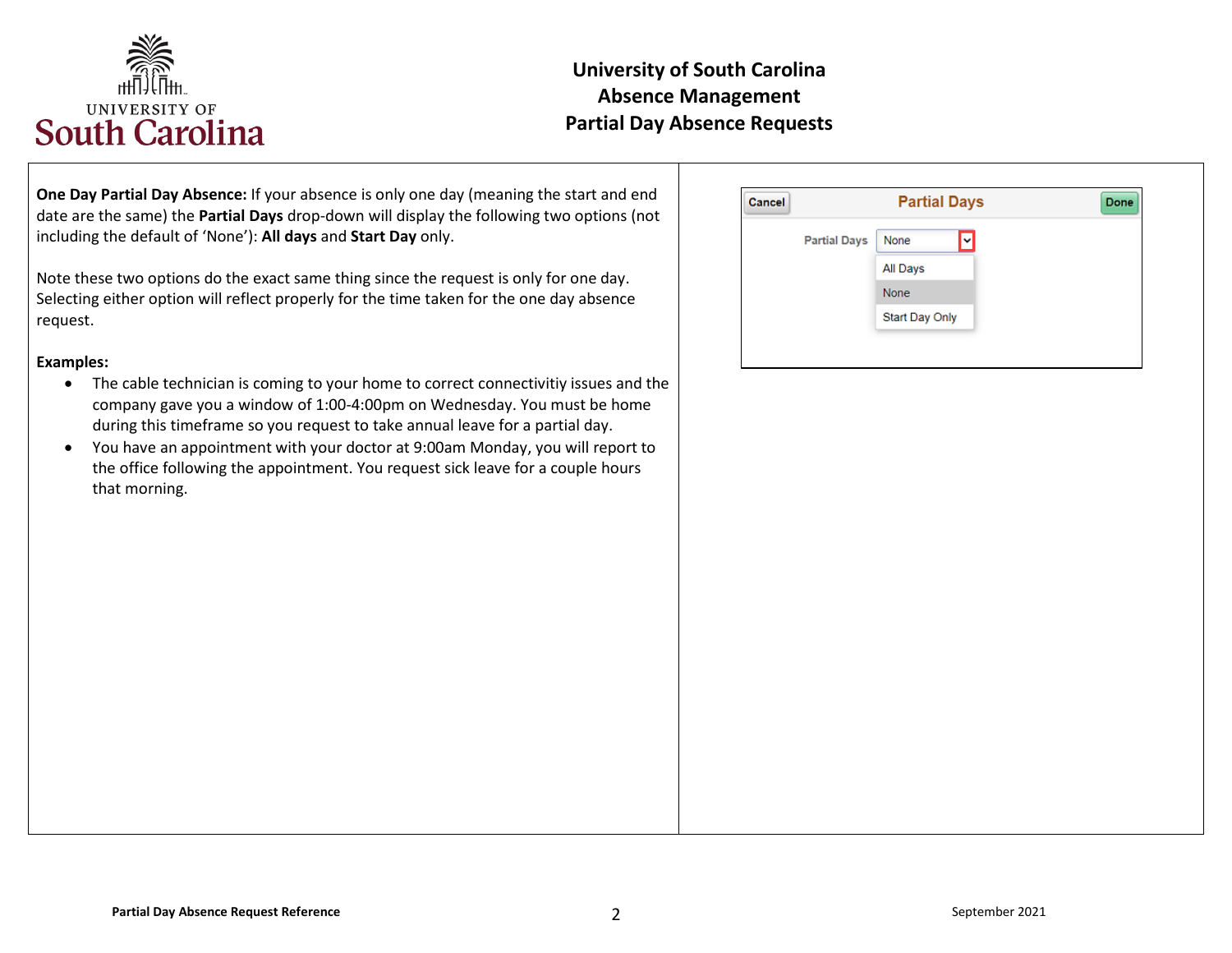

**Two or More Days Partial Absence:** If your absence is two or more days long the **Partial Days** drop-down will display the following four options (not including the default of 'None'): All days, End Day Only, Start Day Only, and Start and End Day Only.

**All Days**: You need to take the exact number of leave hours each day of the absence request.

• **Example**: Your child has half days at school all week and you need to take annual leave from 12:30pm-5:00pm Monday through Friday to care for your child.

**End Day Only**: You will work (or utilize another type of leave) some portion of the last day of the absence request, thus you only need leave hours to account for a portion of that day.

**Example:** You are returning from vacation (annual leave) to attend an important division-wide meeting. You will be at work attending the meeting from 3:00pm-5:00pm, so you only need leave hours for the first part of the day.

**Start Day Only**: You will work (or utilize another type of leave) some portion of the first day (start date) of the absence request, thus you only need leave hours to account for a portion of that day.

• **Example**: You are catching a flight to New York at 6:00pm and you are driving to the airport directly from work, so you plan to leave at 2:00pm. You only need leave hours for the work schedule after 2:00pm that day.

**Start and End Days**: You need to take the exact same number of leave hours on both the start and end date of the absence request. \**Note* for a two day absence this is the same as using the **All Days** option.

• **Example**: You are taking an extended weekend trip with odd hours and you want to take the least amount of leave time possible. You are leaving at 12:00pm Friday and returning to work at 11:00am Monday so you would like to request partial day leave on both days in the amount of 4 hours. The amount of leave must be the same for both days if using this option.